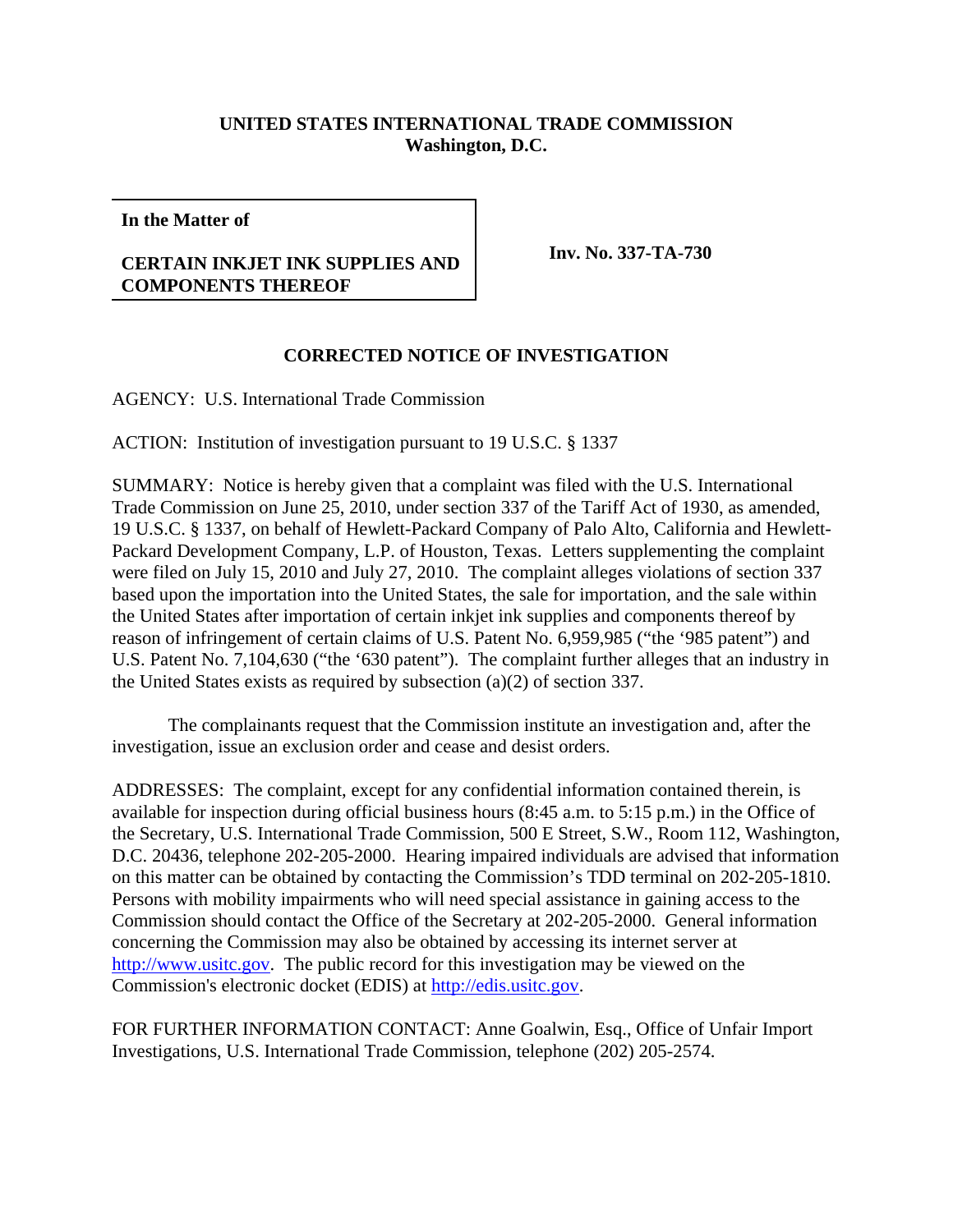AUTHORITY: The authority for institution of this investigation is contained in section 337 of the Tariff Act of 1930, as amended, and in section 210.10 of the Commission's Rules of Practice and Procedure, 19 C.F.R. § 210.10 (2010).

SCOPE OF INVESTIGATION: Having considered the complaint, the U.S. International Trade Commission, on July 26, 2010, ORDERED THAT –

(1) Pursuant to subsection (b) of section 337 of the Tariff Act of 1930, as amended, an investigation be instituted to determine whether there is a violation of subsection  $(a)(1)(B)$  of section 337 in the importation into the United States, the sale for importation, or the sale within the United States after importation of certain inkjet ink supplies or components thereof that infringe one or more of claims 1-5, 7, 22-25, and 27-28 of the '985 patent and claims 1-7, 11-12, 14, 26-30, 32, and 34-35 of the '630 patent, and whether an industry in the United States exists as required by subsection (a)(2) of section 337;

(2) For the purpose of the investigation so instituted, the following are hereby named as parties upon which this notice of investigation shall be served:

(a) The complainants are:

Hewlett-Packard Company 3000 Hanover Street Palo Alto, California 94304

Hewlett-Packard Development Company, L.P. 11455 Compaq Center Drive West Houston, Texas 77070

(b) The respondents are the following entities alleged to be in violation of section 337, and are the parties upon which the complaint is to be served:

> Mipo International Ltd. 1600 Atlanta Financial Center 3343 Peachtree Road,NE Atlanta, Georgia 30326

Mextec Group Inc. c/o The Law Office of Hongwei Shang, LLC 9100 S. Dadeland Blvd., Suite 1500 Miami, Florida 33156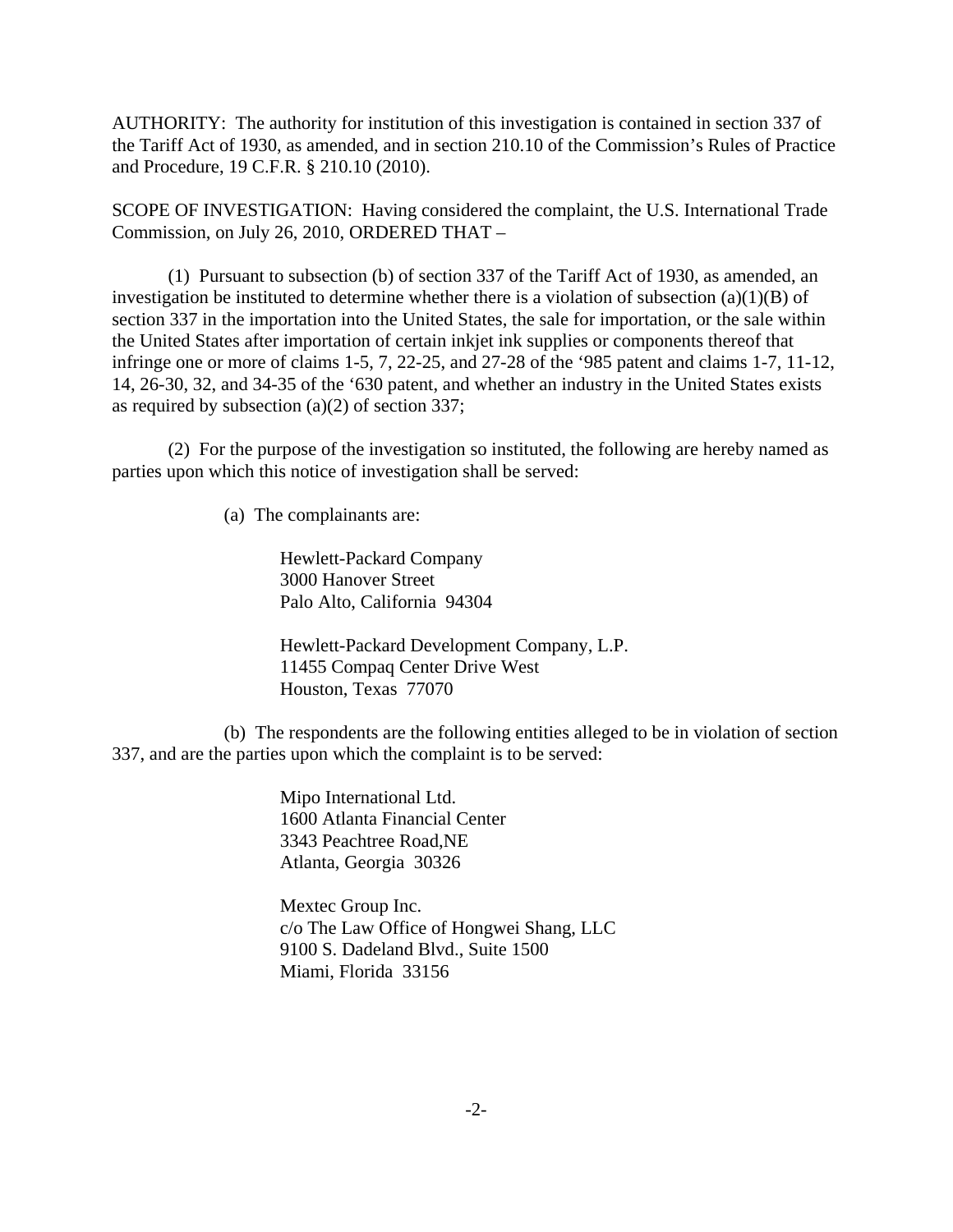Shanghai Angel Printer Supplies Co. Ltd. Room 1208, No. 495 Jiangning Road Shanghai, China 200233

Shenzhen Print Media Co., Ltd. #310, Huayuan Business Building Xixiang Town Baoan District, Shenzhen Guangdong, China 518102

Zhuhai National Resources & Jingjie Imaging Products Co., Ltd. No. 1 Industrial Building, Pingdong 2 Road Nanping S&T Industrial Community Zhuhai, Guangdong China 519060

Tatrix International 10 C, Garden Building No. 1083 JiuZhou Road, Jida Zhuhai, Guangdong China 519015

Ourway Image Co., Ltd. 15F, No. 125 Renmin East Road Xiangzhong Zhuhai, Guangdong, China 33156

(c) The Commission investigative attorney, party to this investigation, is Anne Goalwin, Esq., Office of Unfair Import Investigations, U.S. International Trade Commission, 500 E Street, S.W., Suite 401, Washington, D.C. 20436; and

(3) For the investigation so instituted, the Honorable Paul J. Luckern, Chief Administrative Law Judge, U.S. International Trade Commission, shall designate the presiding Administrative Law Judge.

Responses to the complaint and the notice of investigation must be submitted by the